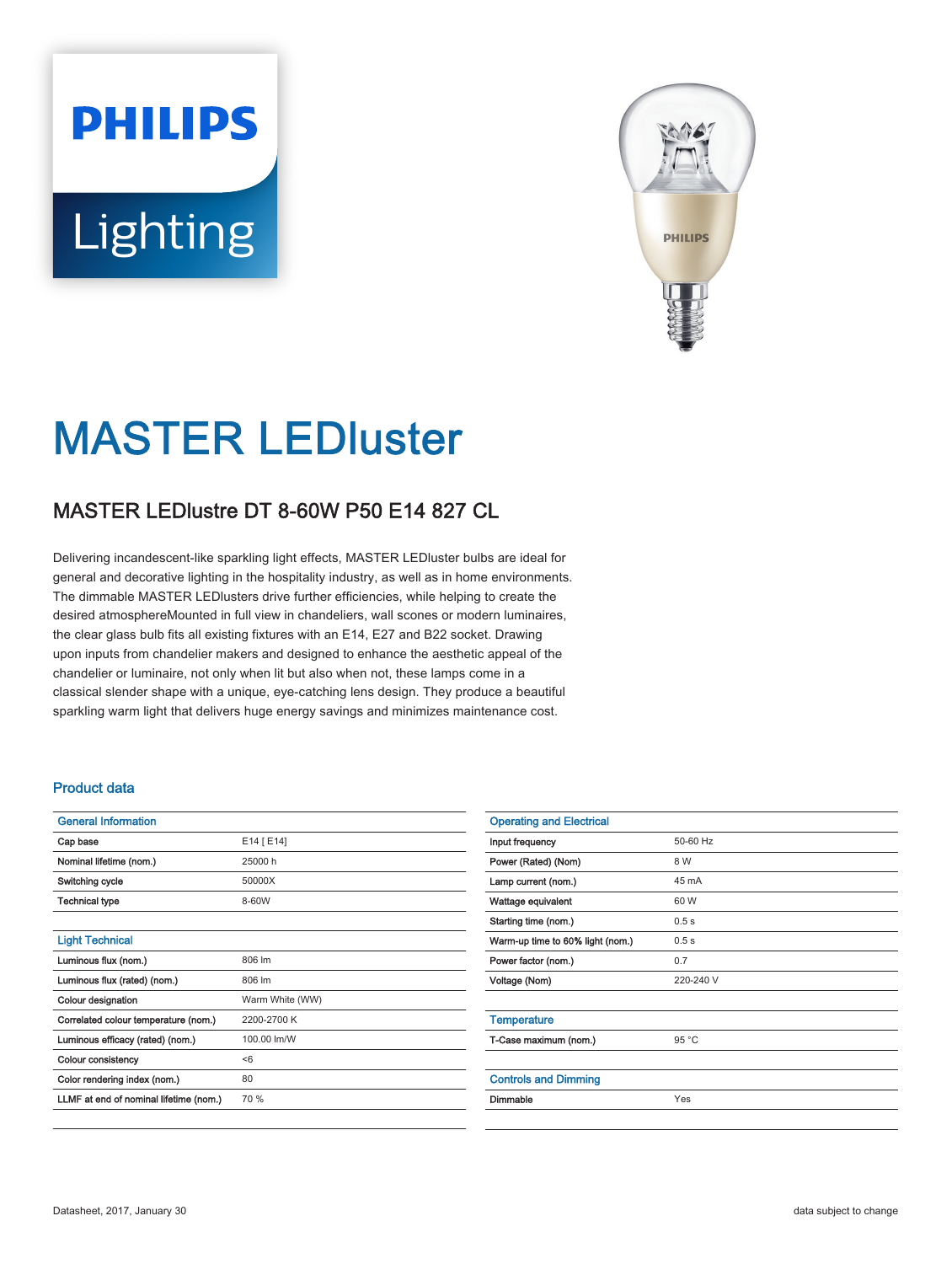## MASTER LEDluster

| <b>Mechanical and Housing</b>   |                 |  |
|---------------------------------|-----------------|--|
| <b>Bulb finish</b>              | Clear (CL)      |  |
|                                 |                 |  |
| <b>Approval and Application</b> |                 |  |
| Energy-saving product           | Yes             |  |
| Suitable for accent lighting    | No              |  |
| Energy efficiency label (EEL)   | $A+$            |  |
| Energy Consumption kWh/1000 h   | 8 kWh           |  |
|                                 |                 |  |
| <b>Product Data</b>             |                 |  |
| Full product code               | 871869658067700 |  |

| Order product name              | MASTER LEDIustre DT 8-60W P50 E14 827 CL |  |  |
|---------------------------------|------------------------------------------|--|--|
| EAN/UPC - product               | 8718696580677                            |  |  |
| Order code                      | 58067700                                 |  |  |
| Numerator - quantity per pack   | 1<br>10<br>929001211902                  |  |  |
| Numerator - packs per outer box |                                          |  |  |
| Material no. (12NC)             |                                          |  |  |
| Net weight (piece)              | 0.084 kg                                 |  |  |

#### Dimensional drawing



| Product                                  |                 |                  |
|------------------------------------------|-----------------|------------------|
| MASTER LEDIustre DT 8-60W P50 E14 827 CL | $50 \text{ mm}$ | $111 \text{ mm}$ |
|                                          |                 |                  |

Candle WG EMEA 60W E14 P50